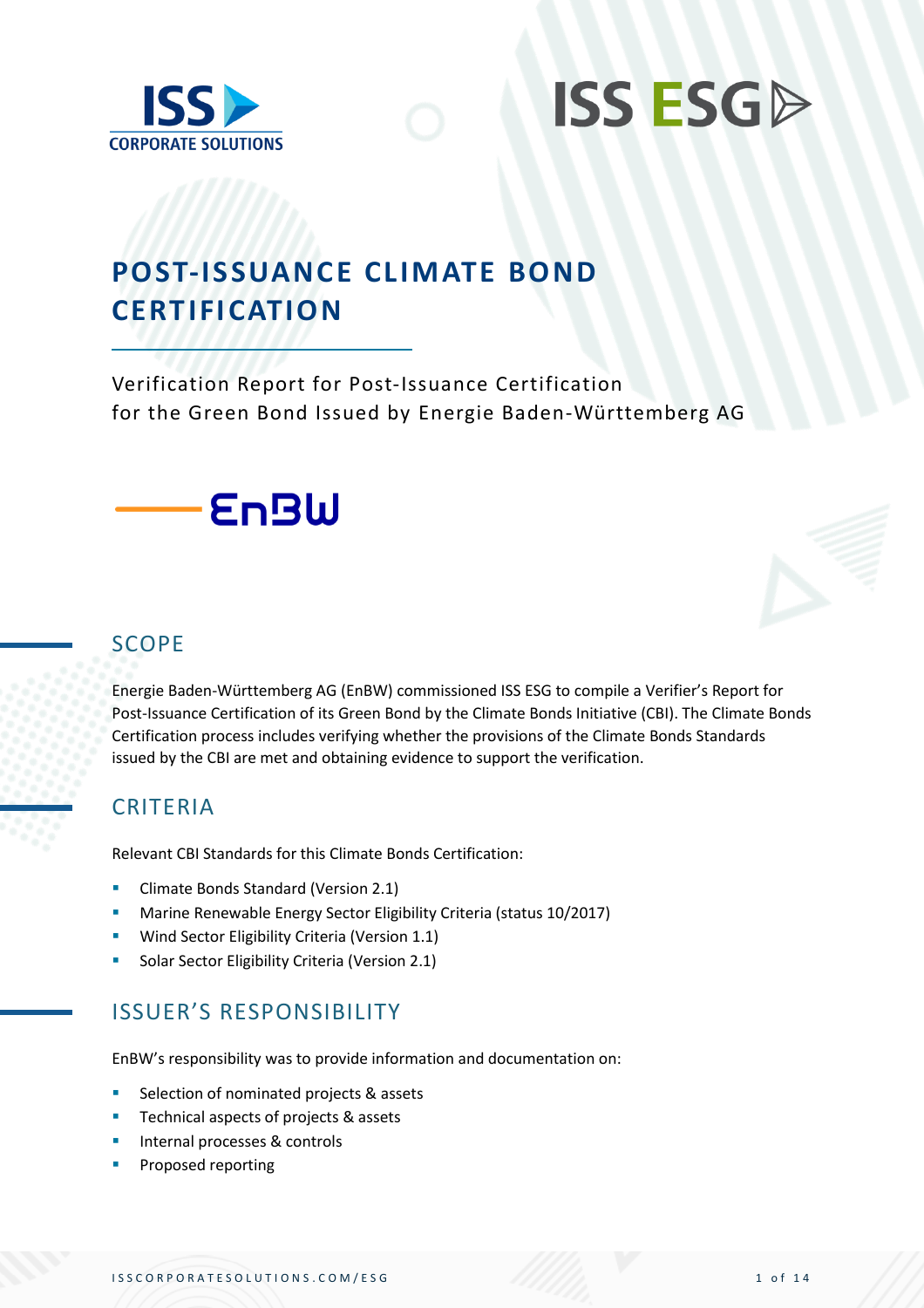#### ISS ESG's VERIFICATION PROCESS

ISS ESG is one of the world's leading independent environmental, social and governance (ESG) research, analysis and rating houses. The company has been actively involved in the sustainable capital markets for over 25 years. Since 2014, ISS ESG has built up a reputation as a highly-reputed thought leader in the green and social bond market and has become one of the first CBI approved verifiers.

ISS ESG has been conducted this independent Post-Issuance Verification Process of the green bond (program) issued by EnBW based on the Climate Bond Standards 2.1. and in line with the limited assurance procedure defined by the International Standard on Assurance Engagements other than Audits or Reviews of Historical Financial Information (ISAE 3000).

ISS ESG's approach to assess whether the issuer's Green Bond meets the criteria of the Climate Bond Standards 2.1. is as follows:

- The issuer provided an overview over the assets to be included in the Green Bond asset pool and the relevant processes and documentation regarding the proceeds (e.g. use of proceeds, management of proceeds) to ISS ESG.
- **•** The issuer filled in a questionnaire that covers all criteria of the Climate Bonds Standard 2.1.
- **•** The issuer provided background documents that elaborate further on the information mentioned in the questionnaire.
- **EXECUTE:** Using the questionnaire and background documents, ISS ESG carried out an assessment of the CBI criteria. In case any answers were unclear, ISS ESG contacted the issuer for more details and clarification.

The engagement with EnBW took place in July 2020.

#### ISS ESG's BUSINESS PRACTICES

ISS has conducted this verification in strict compliance with the ISS Code of Ethics, which lays out detailed requirements in integrity, transparency and objectivity for the ISS business and team members. It is designed to ensure that the verification is conducted independently and without any conflicts of interest with other parts of the ISS Group.

#### RESTRICTION ON DISTRIBUTION AND USE OF REPORT

This Verification Report for Climate Bonds Certification including all documentation provided alongside is intended for the use of EnBW and the Climate Bonds Standard Board. The present document may be published by EnBW, CBI and ISS ESG. CBI and ISS ESG agree to publish the report with the consent EnBW.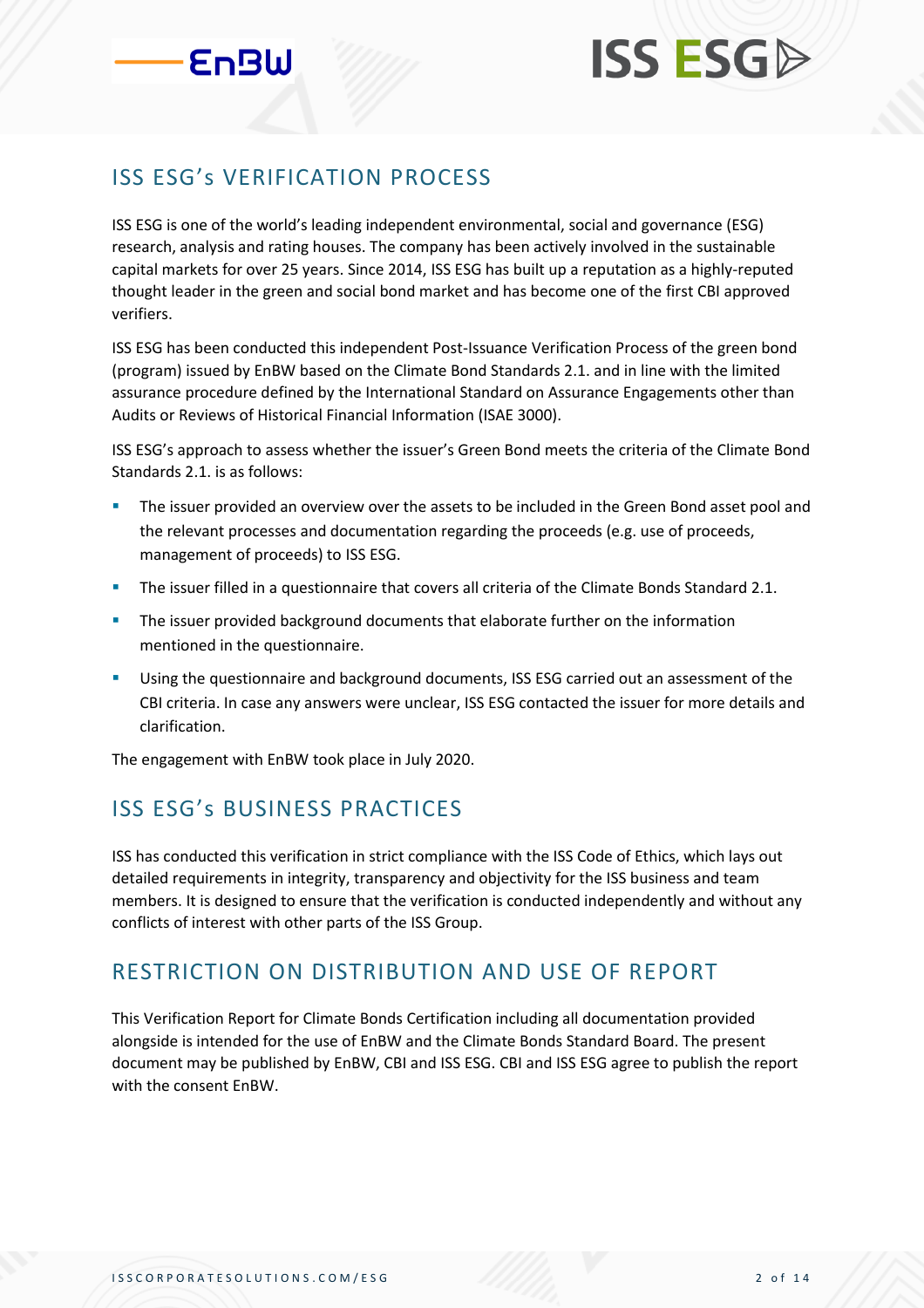



#### OPINION

Based on the limited assurance procedures conducted and evidence obtained, nothing has come to our attention that causes us to believe that, in all material respects the Issuer's 2019 Green Bond is not in conformance with the Climate Bonds Standard's Post-Issuance Requirements.

1 leyles

ROBERT HABLER ISS ESG Munich, 13 July 2020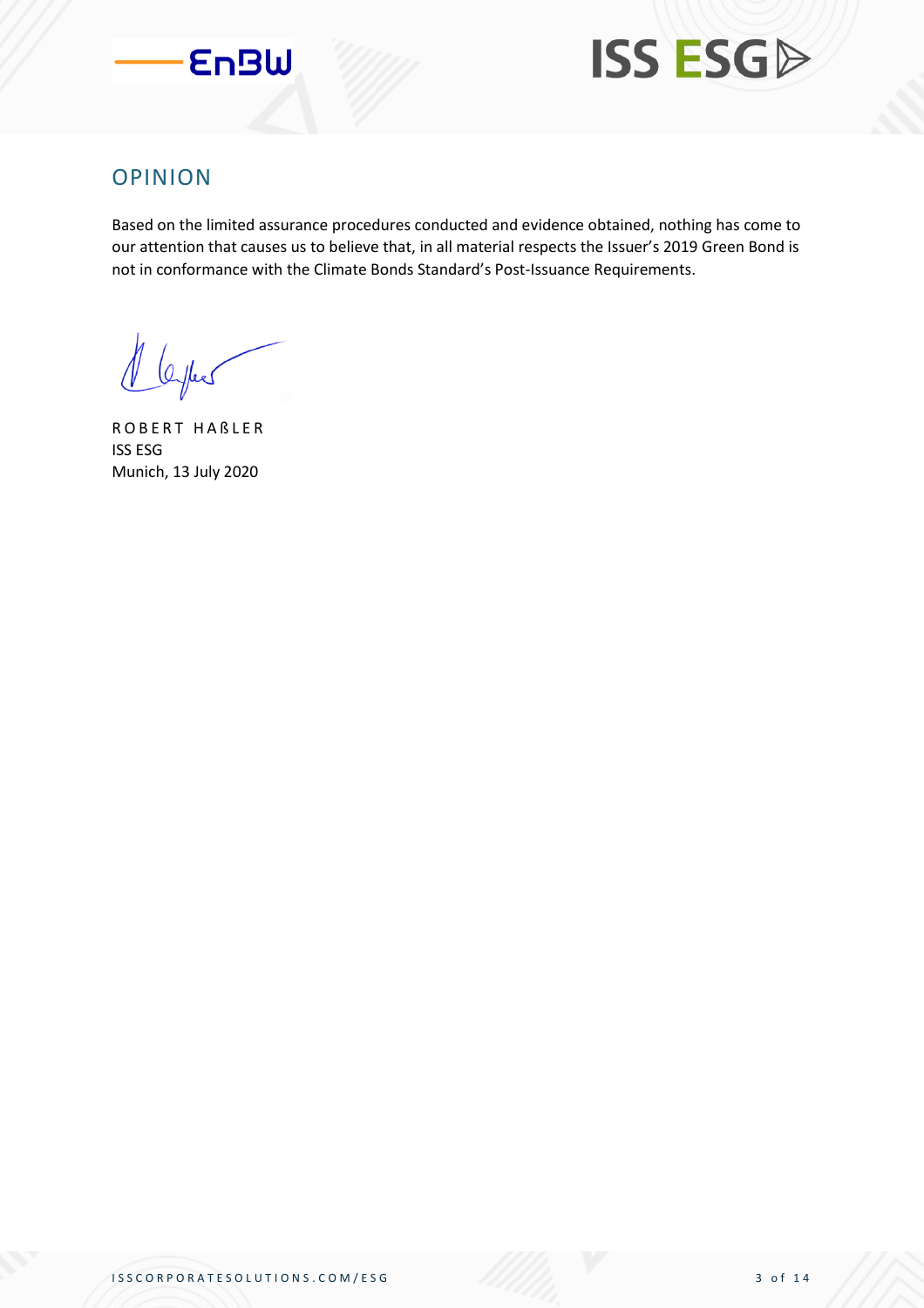

#### **Disclaimer**

Copyright © 2020 Institutional Shareholder Services Inc. ("ISS"). This document and all of the information contained in it is the property of ISS and/or its subsidiaries. The Information may not be reproduced or redisseminated in whole or in part without the prior written permission of ISS. While we exercise due care in compiling this document, we assume no liability with respect to the consequences of relying on this information for investment or other purposes. ISS makes no express or implied warranties or representations with respect to the information.

#### **About ISS ESG**

Since March 2018, ISS-oekom has been a member of the ISS family, sitting within the ISS ESG business unit, which also includes ISS-ethix and ISS-Climate. ISS ESG provides high quality solutions for sustainable and responsible investment and corporate governance. The External Review team, covering Second Party Opinions (SPOs) and Climate Bond Certifications is made up of colleagues across ISS ESG, from ISS-oekom and ISS-Climate.

Originally founded in 1993 and formerly known as oekom research, ISS ESG is one of the world's leading ESG research and rating agencies for sustainable investments with an unsurpassed rating methodology and quality recognition. ISS ESG analyzes businesses and countries with respect to their environmental social and governance performance. As an experienced partner of institutional investors and financial service providers, we analyse the level of responsibility exercised by equity and bond issuers towards society and the environment. Under the new ownership, ISS ESG completes the ESG research and RI services offerings of ISS, making it a worldwide pure-player in the area of RI Research & Solutions. ISS ESG is headed by Robert Haßler, former CEO and co-founder of oekom research. More information: www.oekom-research.com and [www.issgovernance.com.](http://www.issgovernance.com/)

#### Contact

Federico Pezzolato – SPO Business Manager ISS Corporate Solutions, 1 London Bridge, London, SE1 9BG tel: +44 (0) 203 192 5760 e-mail: [SPO@isscorporatesolutions.com](mailto:SPO@isscorporatesolutions.com)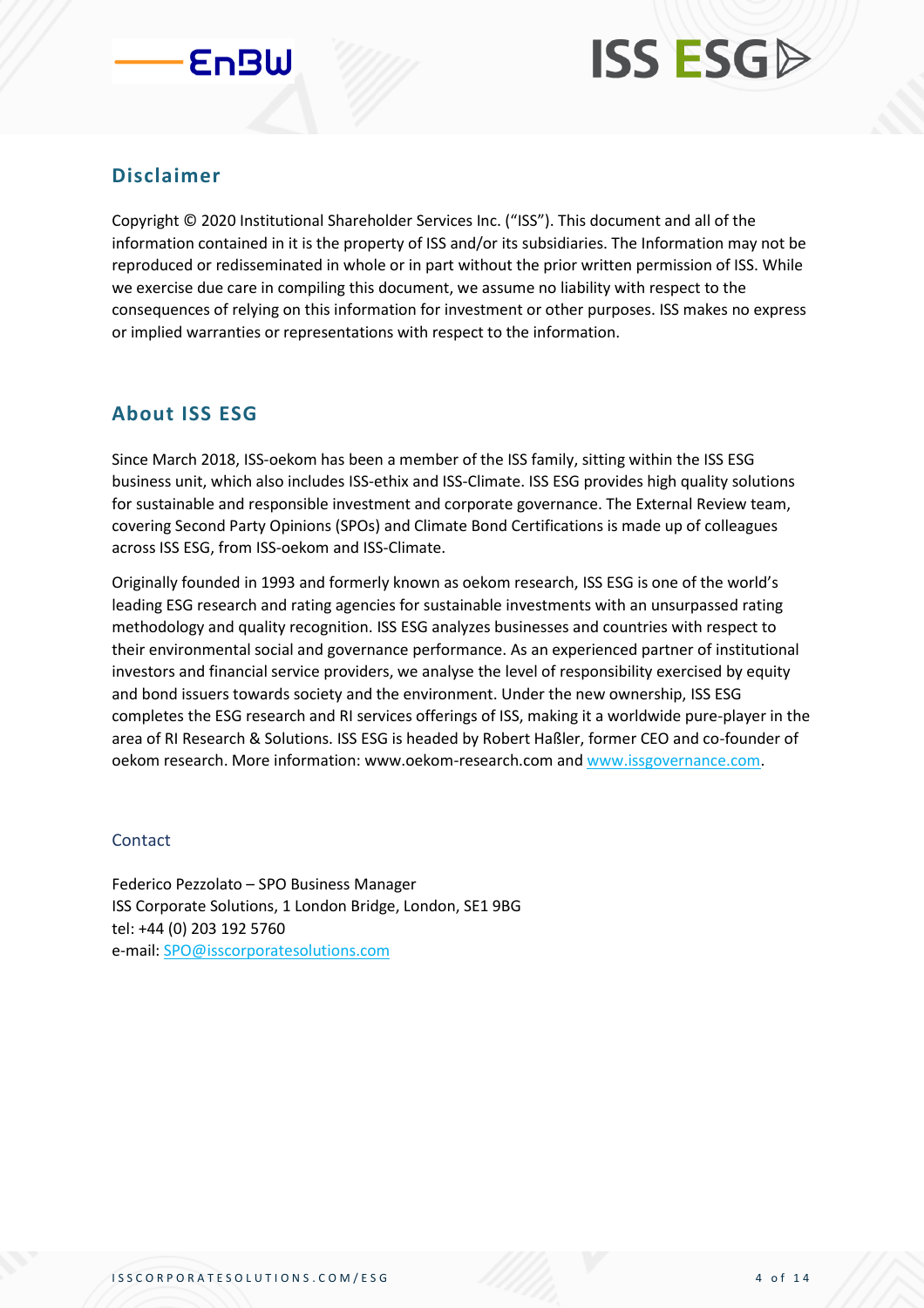

#### ANNEX

- Annex 1: Detailed Findings
- Annex 2: Detailed Findings Marine Renewable Energy Standards (offshore wind)
- Annex 3: Detailed Findings Solar Power
- Annex 4: Detailed Findings Wind Power (onshore)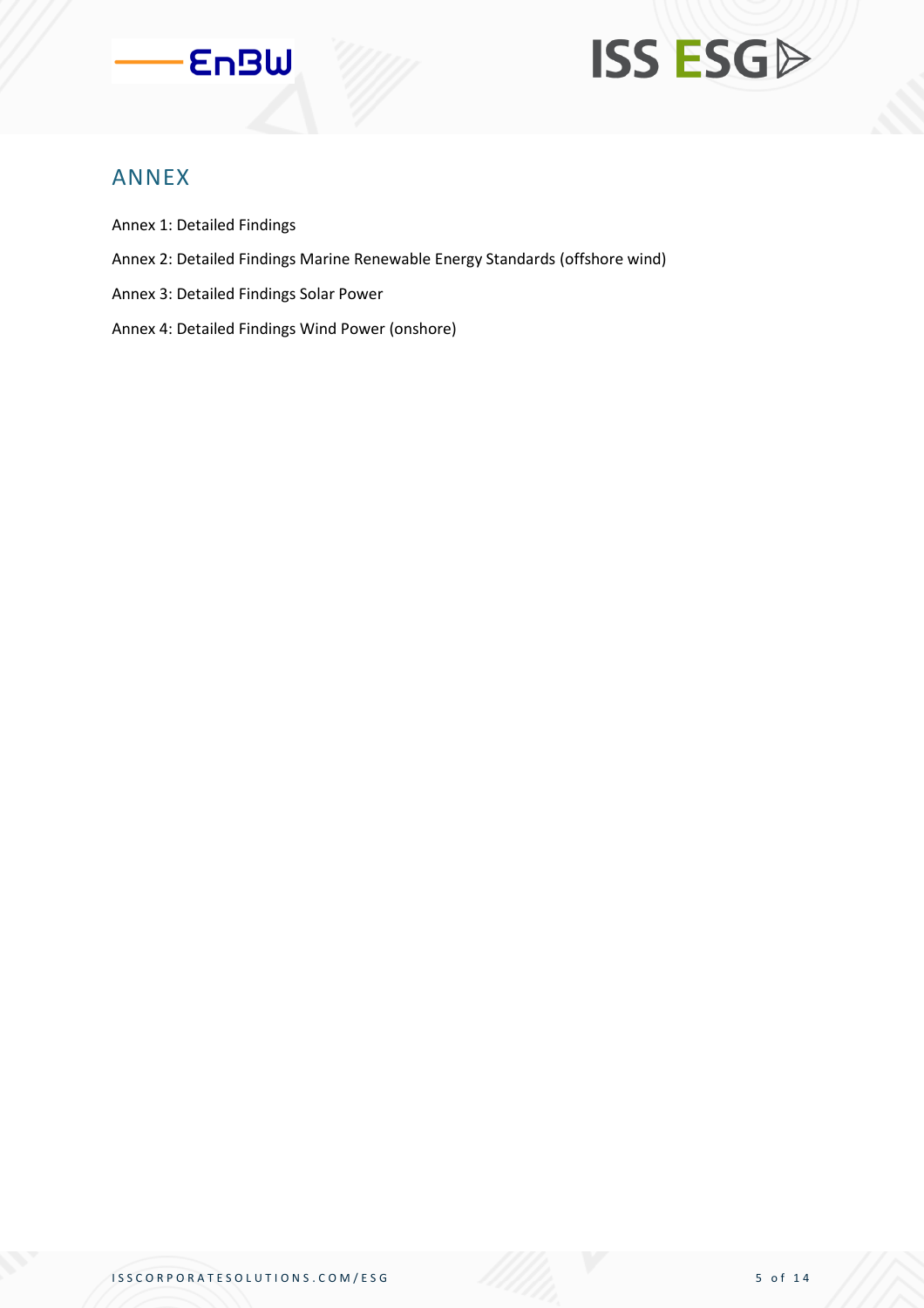## **ISS ESGP**

#### ANNEX 1: DETAILED FINDINGS

#### **4. NOMINATED PROJECTS & ASSETS**

|     | <b>REQUIREMENT</b>                                                                                              | <b>FACTUAL FINDINGS</b>                                                                                                                                                                                                | <b>ANALYSIS</b><br><b>AGAINST</b><br><b>REQUIREMENTS</b> |
|-----|-----------------------------------------------------------------------------------------------------------------|------------------------------------------------------------------------------------------------------------------------------------------------------------------------------------------------------------------------|----------------------------------------------------------|
| 4.1 | Decision-making<br>process to determine<br>the continuing<br>eligibility of<br>nominated projects<br>and assets | EnBW has defined an environmental objective and<br>has implemented processes to determine the<br>eligibility of nominated assets.                                                                                      |                                                          |
| 4.2 | Conformance with<br>the Bond's<br>documented<br>objectives and<br>requirements of Part<br>B of the CBI Standard | The full amount of the net proceeds is distributed<br>to Eligible assets related to renewable energy and<br>that conform with the relevant eligibility<br>requirements under part B of the Climate Bonds<br>Standards. |                                                          |
| 4.3 | No double<br>nomination of<br>projects and assets                                                               | EnBW's selection method is designed to ensure<br>that assets are not nominated twice. This is shown<br>in the reporting.                                                                                               |                                                          |

#### **5. USE OF PROCEEDS**

|     | <b>REQUIREMENT</b>                                                       | <b>FACTUAL FINDINGS</b>                                                                                                                                                        | <b>ANALYSIS</b><br><b>AGAINST</b><br><b>REQUIREMENTS</b> |
|-----|--------------------------------------------------------------------------|--------------------------------------------------------------------------------------------------------------------------------------------------------------------------------|----------------------------------------------------------|
| 5.1 | Allocation of net<br>proceeds to<br>nominated<br>projects and<br>assets  | All proceeds have been allocated or are to be<br>allocated to nominated projects and assets.                                                                                   |                                                          |
| 5.2 | Allocation of<br>funds within 24<br>months of<br>issuance of the<br>bond | 91% of the proceeds have been allocated to<br>nominated Eligible Assets. The remaining 9% is<br>scheduled to be allocated by 31 December 2020 to<br>nominated Eligible Assets. |                                                          |
| 5.3 | Share of financing<br>and refinancing                                    | 91% of the proceeds have been allocated, or will be<br>allocated for financing, while 9% are for<br>refinancing.                                                               |                                                          |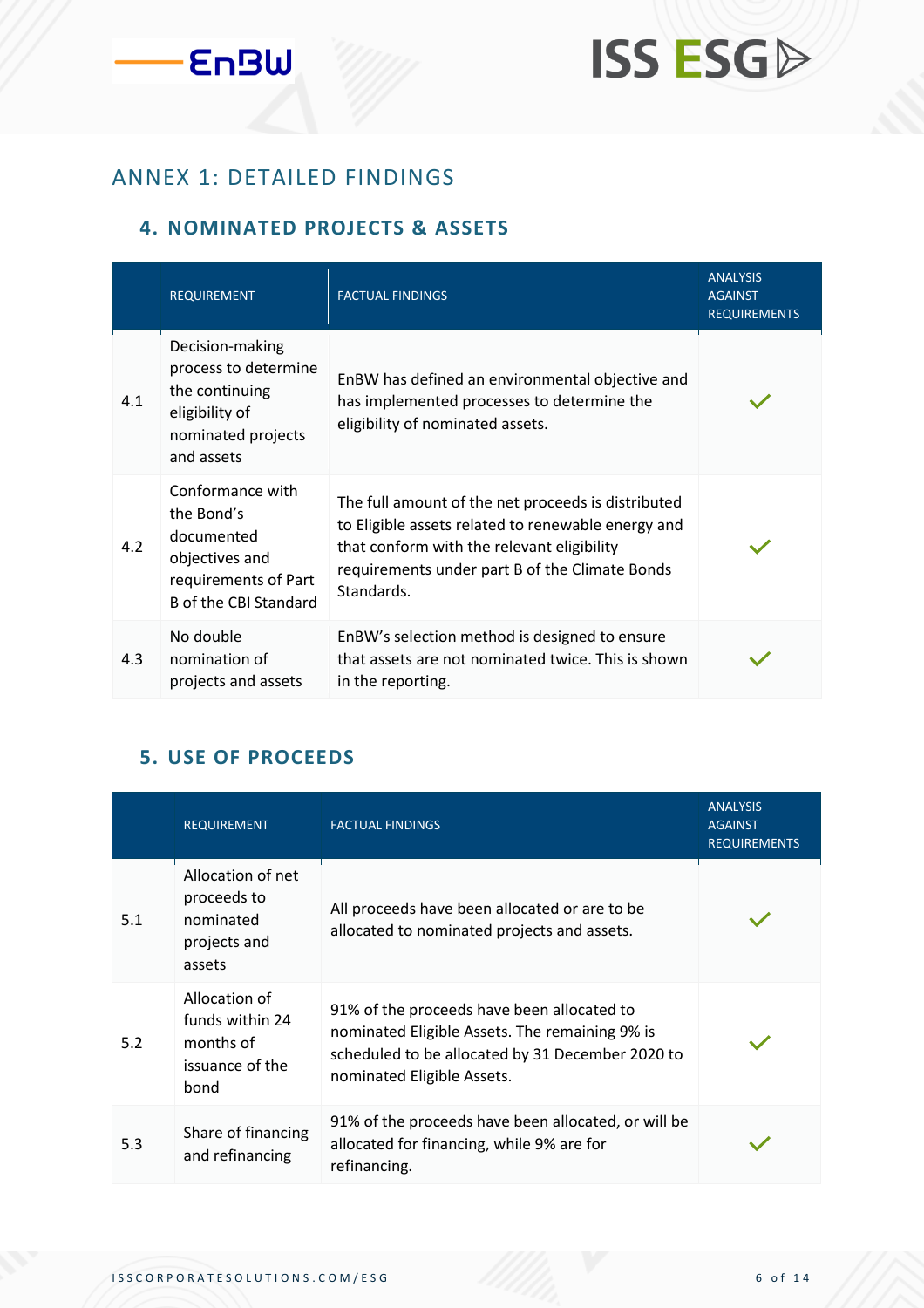

**ISS ESGA** 

#### **6. NON-CONTAMINATION OF PROCEEDS**

|     | <b>REQUIREMENT</b>               | <b>FACTUAL FINDINGS</b>                                                                                                                                            | <b>ANALYSIS</b><br><b>AGAINST</b><br><b>REQUIREMENTS</b> |
|-----|----------------------------------|--------------------------------------------------------------------------------------------------------------------------------------------------------------------|----------------------------------------------------------|
| 6.1 | Tracking of<br>proceeds          | EnBW's internal accounting system allows to track<br>and control at any point in time the amount of<br>funds that have been allocated to an individual<br>project. |                                                          |
| 6.2 | Non-contamination<br>of proceeds | Unallocated proceeds will only be held in<br>Investments in any form of cash, bank deposit or<br>other form of available current financial assets.                 |                                                          |
| 6.3 | Cases of force<br>majeure        | Not applicable for EnBW.                                                                                                                                           |                                                          |

#### **7. CONFIDENTIALITY**

**EnBW** 

|     | <b>REQUIREMENTS</b>                        | <b>FACTUAL FINDINGS</b>                                                                                                                                                                                                                                 | <b>ANALYSIS</b><br><b>AGAINST</b><br><b>REQUIREMENTS</b> |
|-----|--------------------------------------------|---------------------------------------------------------------------------------------------------------------------------------------------------------------------------------------------------------------------------------------------------------|----------------------------------------------------------|
| 7.1 | Description of the<br>projects             | The full amount of the net proceeds is<br>distributed to Eligible Assets related to<br>wind energy (onshore and offshore) and<br>solar energy and conform with the relevant<br>eligibility requirements under part B of the<br>Climate Bonds Standards. |                                                          |
| 7.2 | Disclosure of information<br>to the market | EnBW publishes a separate EnBW Green<br>Bond Impact Report next to its regular<br>Integrated Annual Report. Both documents<br>are publicly available on EnBW's website<br>(https://www.enbw.com/company/investo                                         |                                                          |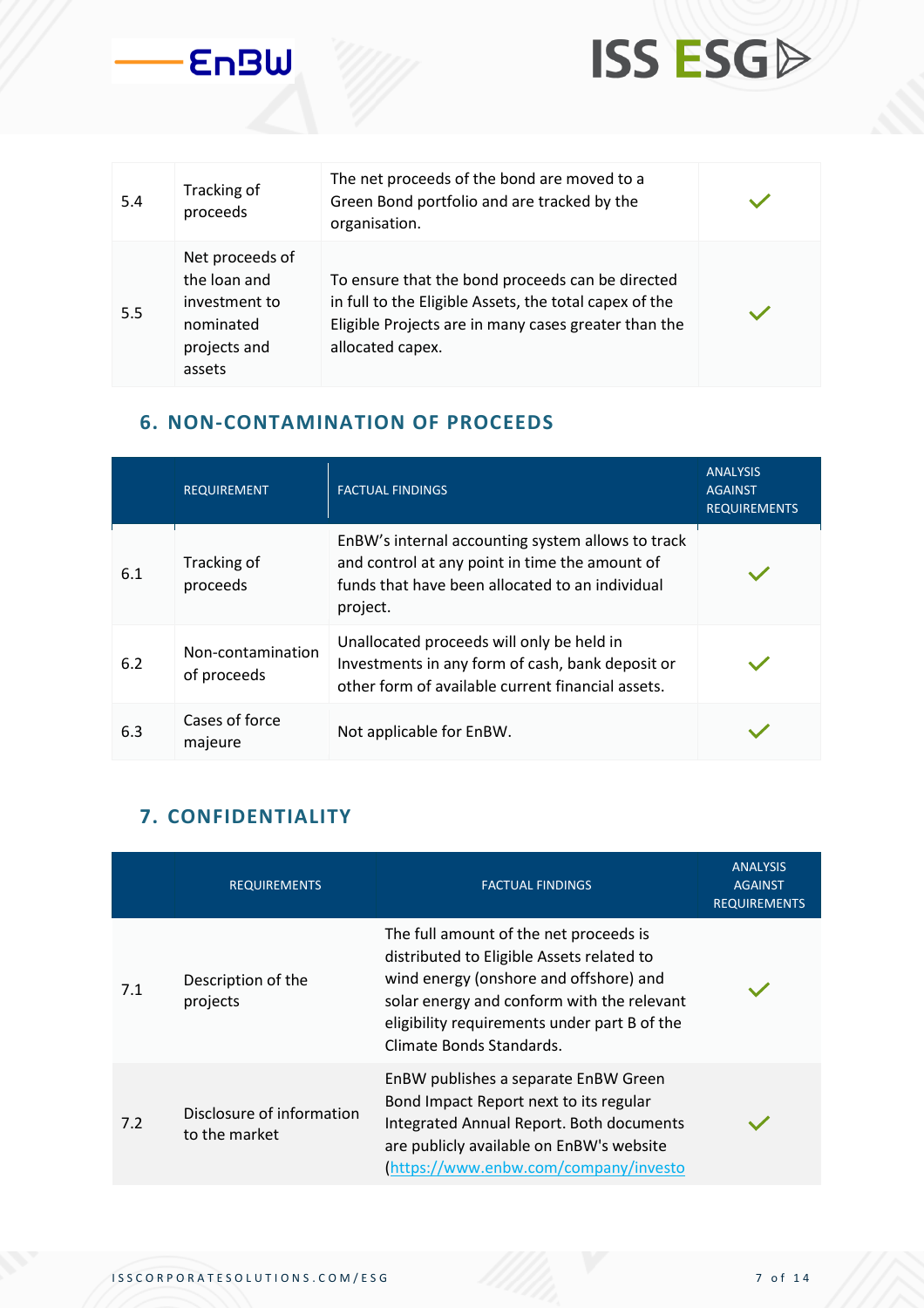



[rs/bonds/enbw-green-bond-impact](https://www.enbw.com/company/investors/news-and-publications/publications/)[report.html/\)](https://www.enbw.com/company/investors/news-and-publications/publications/)

#### **8. REPORTING**

|     | <b>REQUIREMENTS</b>      | <b>FACTUAL FINDINGS</b>                                                                                                                                                 | <b>ANALYSIS</b><br><b>AGAINST</b><br><b>REQUIREMENTS</b> |
|-----|--------------------------|-------------------------------------------------------------------------------------------------------------------------------------------------------------------------|----------------------------------------------------------|
|     |                          | EnBW publishes a separate EnBW Green<br>Bond Impact Report next to its regular<br>Integrated Annual Report. Both documents<br>are publicly available on EnBW's website: |                                                          |
| 8.1 | Description of reporting | - Green Bond Impact Reporting 2019:<br>https://www.enbw.com/company/investor<br>s/bonds/enbw-green-bond-impact-<br>report.html                                          |                                                          |
|     |                          | - Integrated Annual Report 2019:<br>https://www.enbw.com/media/bericht/ber<br>icht 2019/downloads/integrated-annual-<br>report-2019.pdf.                                |                                                          |

#### **9. CLIMATE BOND TAXONOMY**

|     | <b>REQUIREMENTS</b>                  | <b>FACTUAL FINDINGS</b>                                                                                                                                                                                                                                 | <b>ANALYSIS</b><br><b>AGAINST</b><br><b>REQUIREMENTS</b> |
|-----|--------------------------------------|---------------------------------------------------------------------------------------------------------------------------------------------------------------------------------------------------------------------------------------------------------|----------------------------------------------------------|
| 9.1 | Matching of Climate Bond<br>category | The full amount of the net proceeds is<br>distributed to Eligible Assets related to<br>wind energy (offshore and onshore) and<br>solar energy and conform with the relevant<br>eligibility requirements under part B of the<br>Climate Bonds Standards. |                                                          |

#### **10. TECHNICAL CRITERIA**

|      | <b>REQUIREMENTS</b>                     | <b>FACTUAL FINDINGS</b>                                                                                                       | <b>ANALYSIS</b><br><b>AGAINST</b><br><b>REQUIREMENTS</b> |
|------|-----------------------------------------|-------------------------------------------------------------------------------------------------------------------------------|----------------------------------------------------------|
| 10.1 | Sector-specific eligibility<br>criteria | The full amount of the net proceeds is<br>distributed to Eligible Assets related to<br>wind energy (offshore and onshore) and |                                                          |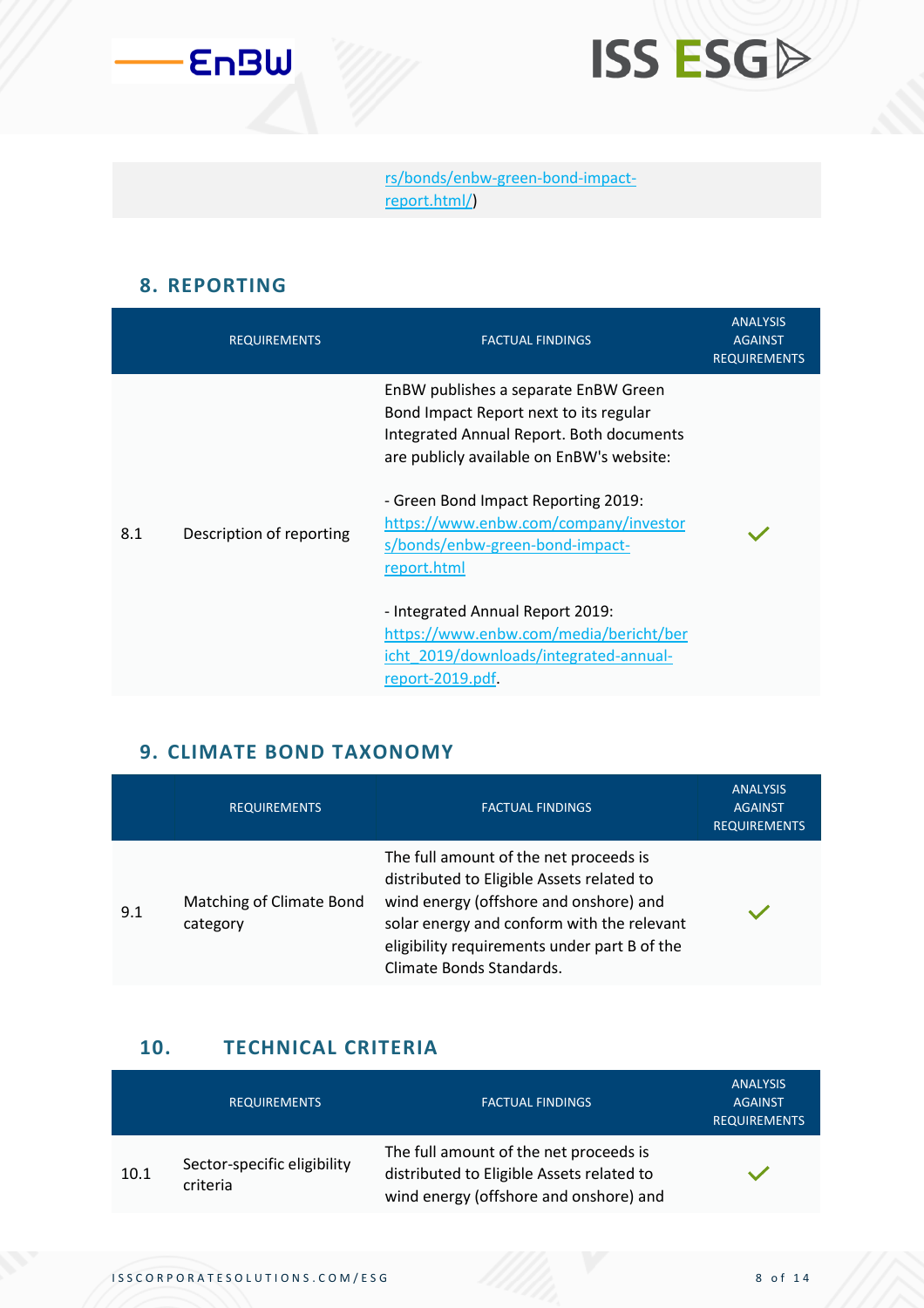



solar energy and conform with the relevant eligibility requirements under part B of the Climate Bonds Standards.

10.2 Bonds covering several sonus covering several Mot applicable.<br>sector-specific criteria

#### **11. PROJECT HOLDING**

|      | <b>REQUIREMENTS</b>                                                                 | <b>FACTUAL FINDINGS</b>                                                                                               | <b>ANALYSIS</b><br><b>AGAINST</b><br><b>REQUIREMENTS</b> |
|------|-------------------------------------------------------------------------------------|-----------------------------------------------------------------------------------------------------------------------|----------------------------------------------------------|
| 11.1 | Holding of assets with a<br>fair market value at least<br>of the original amount at | The value of assets selected is equal to<br>principal amount of bond issuance as<br>external reporting of allocation. |                                                          |
|      | time of issuance                                                                    | <b>Additional Nominated Projects and Assets</b><br>will always meet the eligibility criteria.                         |                                                          |

#### **12. SETTLEMENT PERIOD**

|      | <b>REQUIREMENTS</b>                                                         | <b>FACTUAL FINDINGS</b>                                                                                                                                                                             | <b>ANALYSIS</b><br><b>AGAINST</b><br><b>REQUIREMENTS</b> |
|------|-----------------------------------------------------------------------------|-----------------------------------------------------------------------------------------------------------------------------------------------------------------------------------------------------|----------------------------------------------------------|
| 12.1 | Description of the process<br>and timeline of<br>distribution of proceeds   | More than 90% of the amount of the net<br>proceeds has been allocated to nominated<br>Eligible Assets. The remaining amount of<br>net proceeds is scheduled to be allocated<br>by 31 December 2020. |                                                          |
| 12.2 | Description of process<br>regarding unallocated<br>proceeds after 24 months | The remaining amount of the net proceeds<br>will be allocated by 31 December 2020.                                                                                                                  |                                                          |

#### **13. EARMARKING**

|      | <b>REQUIREMENTS</b>                                 | <b>FACTUAL FINDINGS</b>                                                                                                                                                                                                                        | <b>ANALYSIS</b><br><b>AGAINST</b><br><b>REQUIREMENTS</b> |
|------|-----------------------------------------------------|------------------------------------------------------------------------------------------------------------------------------------------------------------------------------------------------------------------------------------------------|----------------------------------------------------------|
| 13.1 | Description of<br>internal<br>earmarking<br>process | EnBW has set up a register and has put internal<br>systems in place to track the outstanding<br>proceeds of Green Financing instruments<br>internally. The earmarking of use of proceeds is<br>reflected in the management of the project list |                                                          |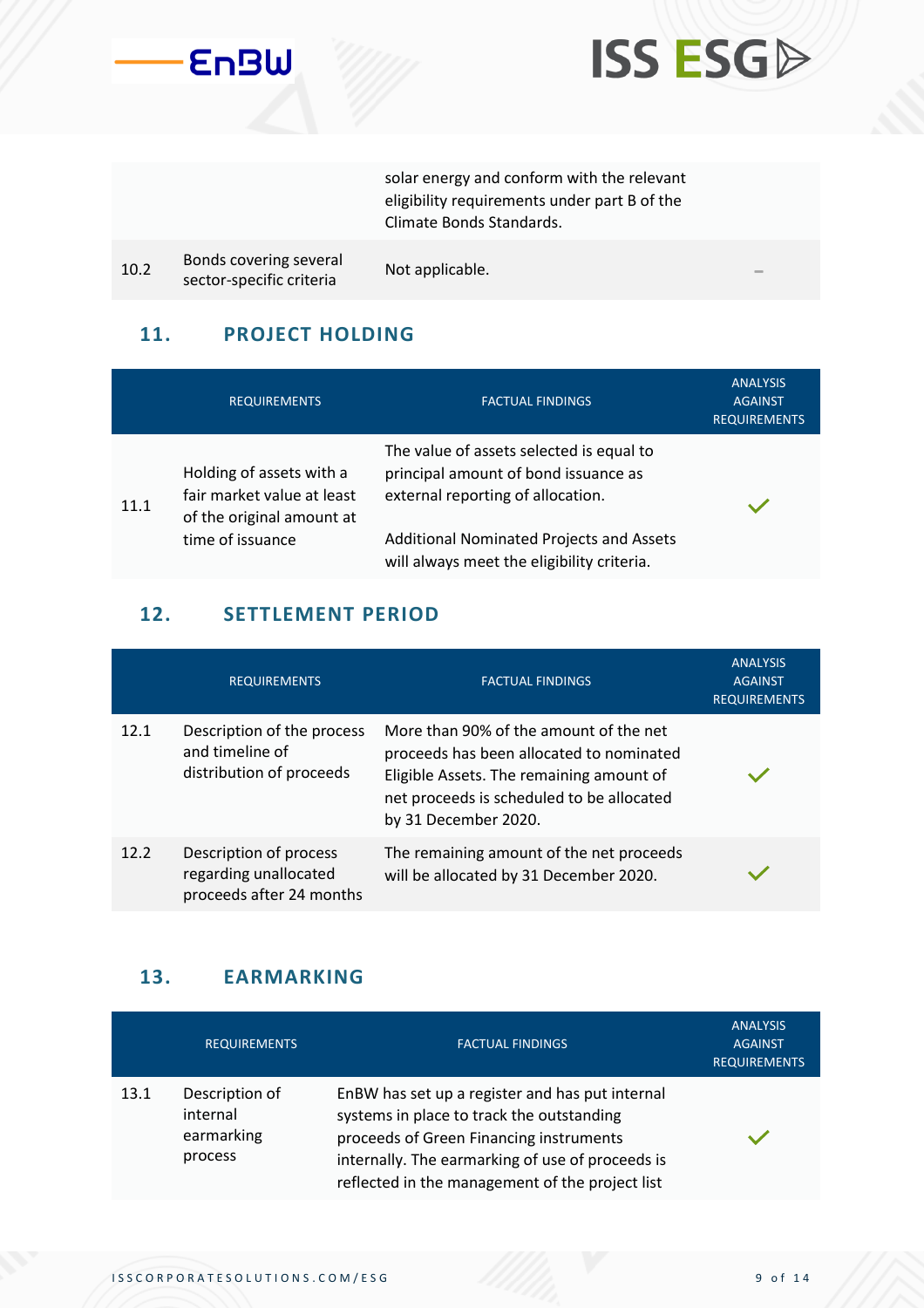



and published in the EnBW Green Impact Report 2019.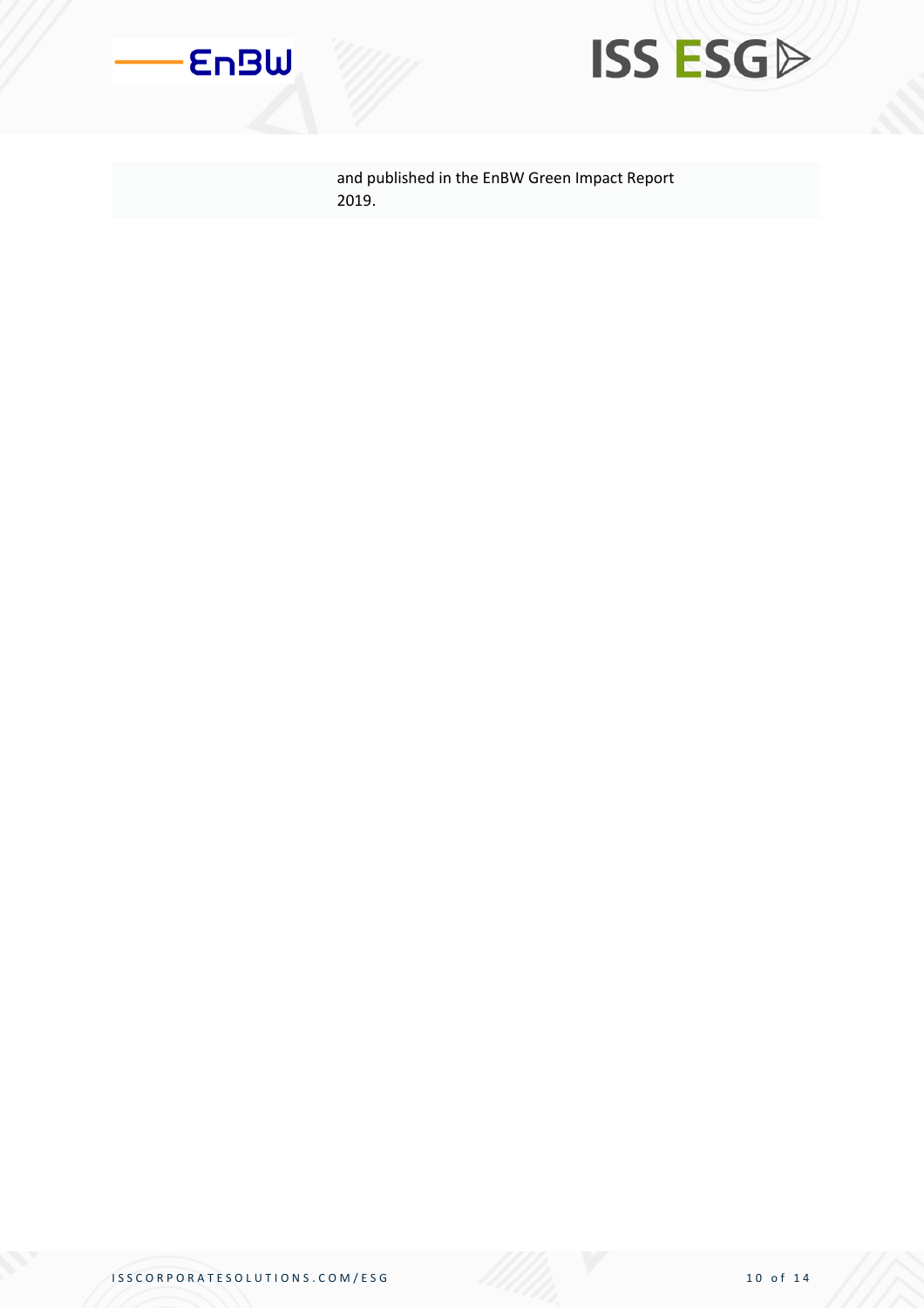# **ISS ESGP**

#### ANNEX 2: DETAILED FINDINGS MARINE RENEWABLE ENERGY STANDARD

#### **1. DISCLOSURE COMPONENT**

|                | <b>REQUIREMENT</b>                                                                                                                                                                                                                  | <b>DISCLOSURE EVIDENCE</b><br>(information publicly available)                                                                                                                                                                                                                                                                       | <b>FULFILLS THE</b><br><b>REQUIREMENTS</b> |
|----------------|-------------------------------------------------------------------------------------------------------------------------------------------------------------------------------------------------------------------------------------|--------------------------------------------------------------------------------------------------------------------------------------------------------------------------------------------------------------------------------------------------------------------------------------------------------------------------------------|--------------------------------------------|
| $\mathbf{1}$   | Project location and size,<br>including description of marine<br>coastal ecosystem in proximity<br>to planned installations, noting<br>for example whether located in<br>marine protected areas or<br>vulnerable marine ecosystems. | Project 1: North Sea, Germany, 71<br>turbines.<br>Project 2: North Sea, Germany, 16<br>turbines.                                                                                                                                                                                                                                     |                                            |
| $\overline{2}$ | Projected lifespan of the<br>asset/project.                                                                                                                                                                                         | Project 1: 25 years.<br>Project 2: 25 years.                                                                                                                                                                                                                                                                                         |                                            |
| 3              | Key stakeholders involved,<br>including other users of the<br>area and surrounding area<br>(sea, land or air depending on<br>what is applicable) of the<br>facility (ies).                                                          | Projects 1 & 2: Relevant government<br>bodies; environmental nature<br>conservation authorities and<br>organisations; fishermen organisations;<br>shipping and aviation authorities; local<br>public authorities; the public; and the<br>Government of the Netherlands for<br>potential transboundary impacts have<br>been involved. |                                            |
| $\overline{4}$ | Description of the project<br>activities including details on<br>installation, operation and<br>decommissioning activities.                                                                                                         | Projects 1 & 2: Description of the project<br>activities is available on the project's<br>developer website.                                                                                                                                                                                                                         |                                            |
| 5              | Expected/current facility<br>capacity and generation during<br>and after the life of the bond.                                                                                                                                      | Project 1: 497 MW<br>Project 2: 112 MW                                                                                                                                                                                                                                                                                               |                                            |
| 6              | Details of where the energy<br>generated is being fed into,<br>and estimated impact of the<br>grid mix.                                                                                                                             | Project 1: Hohe See will be connected to<br>BorWin 3 which is connected via a 130km<br>long cable to the coast, that is<br>transported a further 30km to<br>Emden/east.<br>Project 2: Albatros will be connected to<br>BorWin 2 which is connected via a 125km                                                                       |                                            |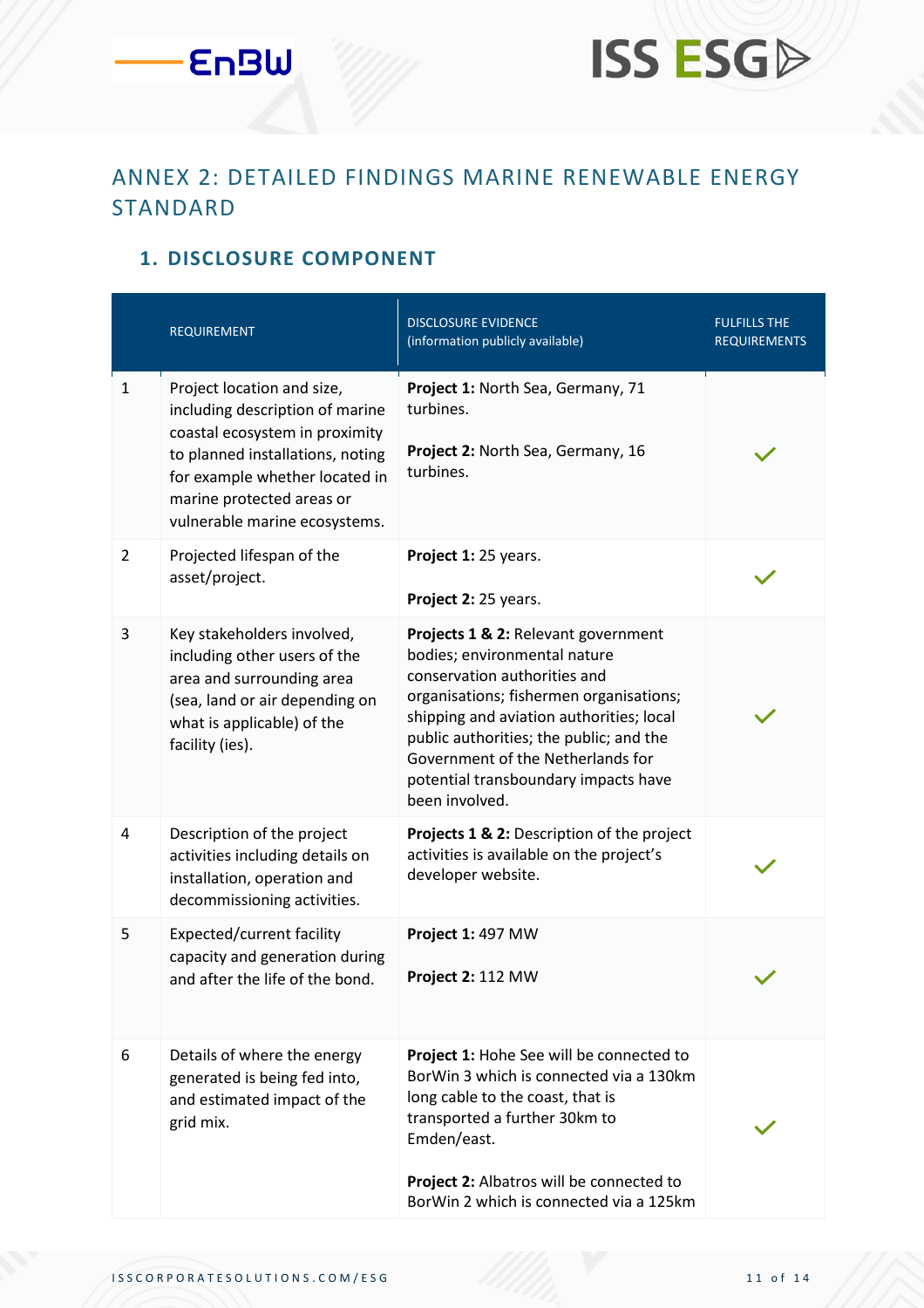



|   |                                                                                                                                        | long cable to the coast, that is<br>transported a further 75km to Diele.                                                                                                                                                                                                                                                                                                                                                                                                                                                                                                                                                                               |  |
|---|----------------------------------------------------------------------------------------------------------------------------------------|--------------------------------------------------------------------------------------------------------------------------------------------------------------------------------------------------------------------------------------------------------------------------------------------------------------------------------------------------------------------------------------------------------------------------------------------------------------------------------------------------------------------------------------------------------------------------------------------------------------------------------------------------------|--|
| 7 | Projected avoided GHG<br>emissions compared to fossil<br>fuel counterfactual (in kgCO2e)<br>using recognised conversion<br>factors.    | Projects 1 & 2: 1.9 million tonnes of CO2<br>saved.                                                                                                                                                                                                                                                                                                                                                                                                                                                                                                                                                                                                    |  |
| 8 | The planning standards,<br>environmental regulations and<br>other regulations that the<br>project has been required to<br>comply with. | Projects 1 & 2: The construction and<br>operation of an offshore wind farm in the<br>German EEZ, the area between 12 and<br>200 nautical miles from the German<br>coast, requires a planning licence or<br>approval decision (BSH Licence) and<br>'releases' (BSH Releases) from the<br>Federal Maritime and Hydrographic<br>Agency of Germany based on the Act on<br><b>Marine Facilities.</b><br>A BSH License covers in principle all<br>planning consents required for an<br>offshore wind farm (a 'one stop shop'<br>approach to permitting), except for those<br>consents required for the construction<br>and operation of the grid connection. |  |

#### **2. Mitigation Component**

The issuer's Green Bond Asset Pool is in line with the Mitigation Component of the Climate Bonds Initiative as it is entirely dedicated to renewable energy.

#### **3. Adaptation & Resilience Requirements**

|               | <b>REQUIREMENT</b>                                                                                                             | <b>FACTUAL FINDINGS</b>                                                                                                                                     | <b>ANALYSIS</b><br><b>AGAINST</b><br><b>REQUIREMENTS</b> |
|---------------|--------------------------------------------------------------------------------------------------------------------------------|-------------------------------------------------------------------------------------------------------------------------------------------------------------|----------------------------------------------------------|
|               | Processes are in place to assess<br>key risks to the assets from a<br>changing climate and its impact<br>on marine conditions. | Both projects underwent an EIA which<br>takes into consideration risks and<br>impacts.                                                                      |                                                          |
| $\mathcal{P}$ | Processes are in place to assess<br>improvements and impacts the                                                               | Impacts on the resilience of stakeholders<br>are subject to existing regulatory<br>requirements (Environmental Permits<br>and EIAs) covered by national law |                                                          |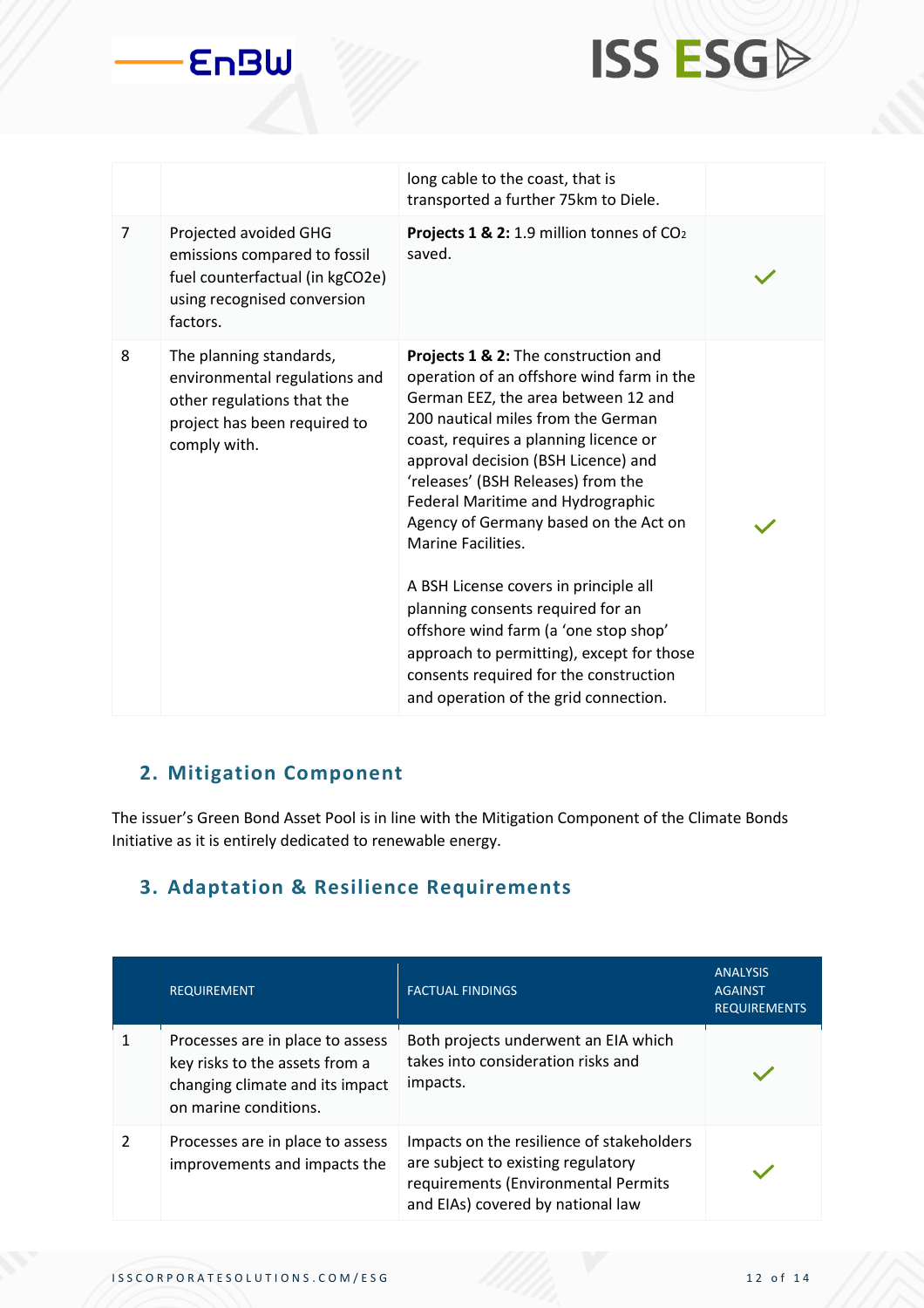# **ISS ESGA**

|     | assets have on the resilience of<br>other stakeholders.                                                                                                               | (Germany) for both projects, accounting<br>for 100% of the offshore wind asset pool.                                                                                                                                                                                                                                                           |  |
|-----|-----------------------------------------------------------------------------------------------------------------------------------------------------------------------|------------------------------------------------------------------------------------------------------------------------------------------------------------------------------------------------------------------------------------------------------------------------------------------------------------------------------------------------|--|
| 3   | An adaptation plan has been<br>designed and is being<br>implemented to address the<br>risks identified in assessments<br>outlined above.                              | For two projects, accounting for 100% of<br>the offshore wind asset pool, monitoring,<br>implementation, prevention, and<br>response measures are in place to<br>address identified risks.                                                                                                                                                     |  |
| 3.1 | Inspections are carried out<br>regularly and there is a<br>maintenance regime for future<br>inspection.                                                               | For two projects, accounting for 100% of<br>the offshore wind asset pool,<br>maintenance is provided by a specialised<br>O&M Contractor.                                                                                                                                                                                                       |  |
| 4   | Involvement in stakeholder<br>engagement and collaboration                                                                                                            | Two projects, accounting for 100% of the<br>offshore wind asset pool, have carried<br>out close collaborations with<br>stakeholders in order to promote<br>resilience and adaptation.                                                                                                                                                          |  |
| 5   | The assets do not put at risk or<br>endangered species or habitats<br>or unduly impact ecosystem<br>services. If so, mitigation<br>measures have been<br>implemented. | Two projects, accounting for 100% of the<br>offshore wind asset pool, have avifauna<br>monitoring plans and other mitigation<br>measures in place to minimise impact on<br>endangered species and the ecosystem,<br>or are subject to existing regulatory<br>requirements (Environmental Permits /<br>EIAs) covered by national law (Germany). |  |
| 5.1 | Waste is responsibly dealt<br>with. Recycling is in place<br>where possible.                                                                                          | Two projects, accounting for 100% of the<br>offshore wind asset pool, include waste<br>disposal measures, or are subject to<br>regulatory requirements (Environmental<br>Permits and EIAs) covered by national<br>law (Germany).                                                                                                               |  |
| 5.2 | Potential risks for accidental<br>site contamination have been<br>recognised. Steps have been<br>taken to minimise these risks.                                       | Two projects, accounting for 100% of the<br>offshore wind asset pool, include<br>measures to minimise risks for accidental<br>site contamination, or are subject to<br>regulatory requirements (Environmental<br>Permits and EIAs) covered by national<br>law (Germany and Netherlands).                                                       |  |
| 5.3 | Decommissioning of the plant<br>is planned in a way that<br>considers the environmental<br>impacts.                                                                   | Two projects, accounting for 100% of the<br>offshore wind asset pool, include<br>measures for responsible<br>decommissioning.                                                                                                                                                                                                                  |  |
| 5.4 | Plans and processes are in<br>place to effectively manage<br>and minimise conflicts with                                                                              | Two projects, accounting for 100% of the<br>offshore wind asset pool, include                                                                                                                                                                                                                                                                  |  |

**EnBW**